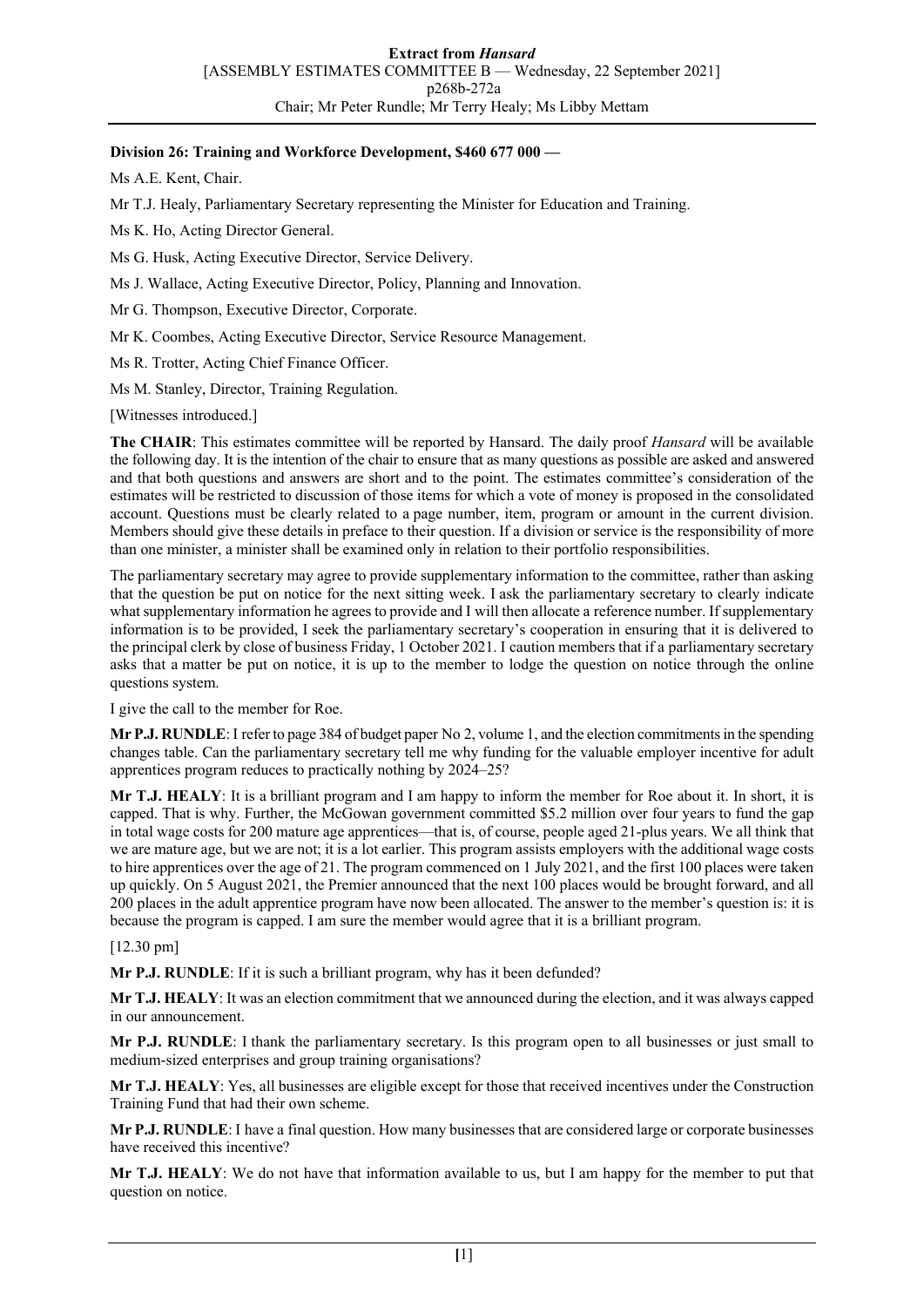**Ms L. METTAM**: I refer to the third line item "Skilled Migration, Including Overseas Qualification Assessment" under the heading "Service Summary" on page 386. Can I get a bit of an understanding about that particular program?

**Mr T.J. HEALY**: Can the member be more precise? Does the member just want to know what the program is for and what it does?

**Ms L. METTAM**: I am looking at the funding going forward. This is for overseas students, I imagine.

**Mr T.J. HEALY**: The member may have a follow-up question. Regarding the skilled migration, including overseas qualification assessment, as a result of COVID-19 and the changes to the Australian government's visa processing requirements, applications for the state-nominated migration program in Western Australia are currently being accepted only from applicants who were residing in Australia at the time of the application. For the member's information, 134 additional occupations were added to the state-nominated migration program, effective from 1 July 2021.

**Ms L. METTAM**: To clarify: that is 134 additional occupations. I thought that the state skilled occupation list had 178 occupations to start with. The government reduced the state skills list from 178 to 118 and now there are an additional 134. Are those figures right?

**Mr T.J. HEALY**: That is correct.

**Ms L. METTAM**: By way of supplementary information, is the parliamentary secretary able to provide information on what the additional 134 skills are that have been added to the skills list since the McGowan government cut the skills list when it first came to government?

**Mr T.J. HEALY**: I thank the member for Vasse for the question. The information is available on the skilled migration website. I can tell the member that it covers construction, health, manufacturing and a number of key areas. It is all available on the website currently.

**Ms L. METTAM**: Further to that, is the parliamentary secretary able to identify, or at least explain, which skills in the area of health the McGowan government originally cut when it came to office?

**Mr T.J. HEALY**: I am happy to direct the member to the website migration.wa.gov.au/services/skilled-migrationwestern-australia. I am happy for the member to put this question on notice but if she googles that now, she will find the information. It is under the Western Australian skilled migration occupation list schedule 1. I am happy to read out a couple of them. The occupations include clinical psychologists, dental specialists, general practitioner, hospital pharmacists, midwife, neurosurgeon and industrial pharmacist. There are a number of others, but I do not want to waste time. I am conscious of getting as many question asked as we can, but the member can find all that information on the website.

**Ms L. METTAM**: Hopefully, by way of supplementary information, the parliamentary secretary is able to provide a list of the number of skilled migrants who have been able to take up the offer of the reintroduced occupations in the areas of health that have been added to the skills list following the cuts that we saw with the election of the McGowan government.

**Mr T.J. HEALY**: This was announced only a couple of months ago. Providing the member with the information by way of supplementary information, or even through asking a question on notice about that number, would yield very low numbers because we are still collecting the applications and the data. It is probably too soon. However, I think that a well-timed question on notice a little later —

**Ms L. METTAM**: Well timed? We have a health crisis. I would not say it is well timed.

**Mr T.J. HEALY**: What I am saying about "well timed" is that we are responding to the challenges. The member queried how many occupations had been reintroduced. This was announced only last month. If the member puts in a question on notice shortly, I am sure that once the applications have been received we can reply to that question on notice, but right now there is not a lot of information.

**Ms L. METTAM**: Obviously, this is exacerbated by the shortage of health workers that we have in the state at this time. Given the COVID-restricted environment we are in and the priority to keep Western Australians safe, to what extent will we see an uptake in the number of health workers in Western Australia as part of this scheme? How many additional workers in the health workforce does the government anticipate it will attain?

[12.40 pm]

**Mr T.J. HEALY**: I am going to give the member some rapid-fire responses to squeeze in as many questions as I can. Rather than asking for a question on notice, I will give the member the data. For the state-nominated migration program, on 24 August 2021, 81 invitations were issued for Skilled Nominated subclass 190 visas, and 70 invitations were issued for Skilled Work Regional (Provisional) subclass 491 visas. Again, that is all on the website, and I think there will be more data as more and more people seek to come to wonderful Western Australia.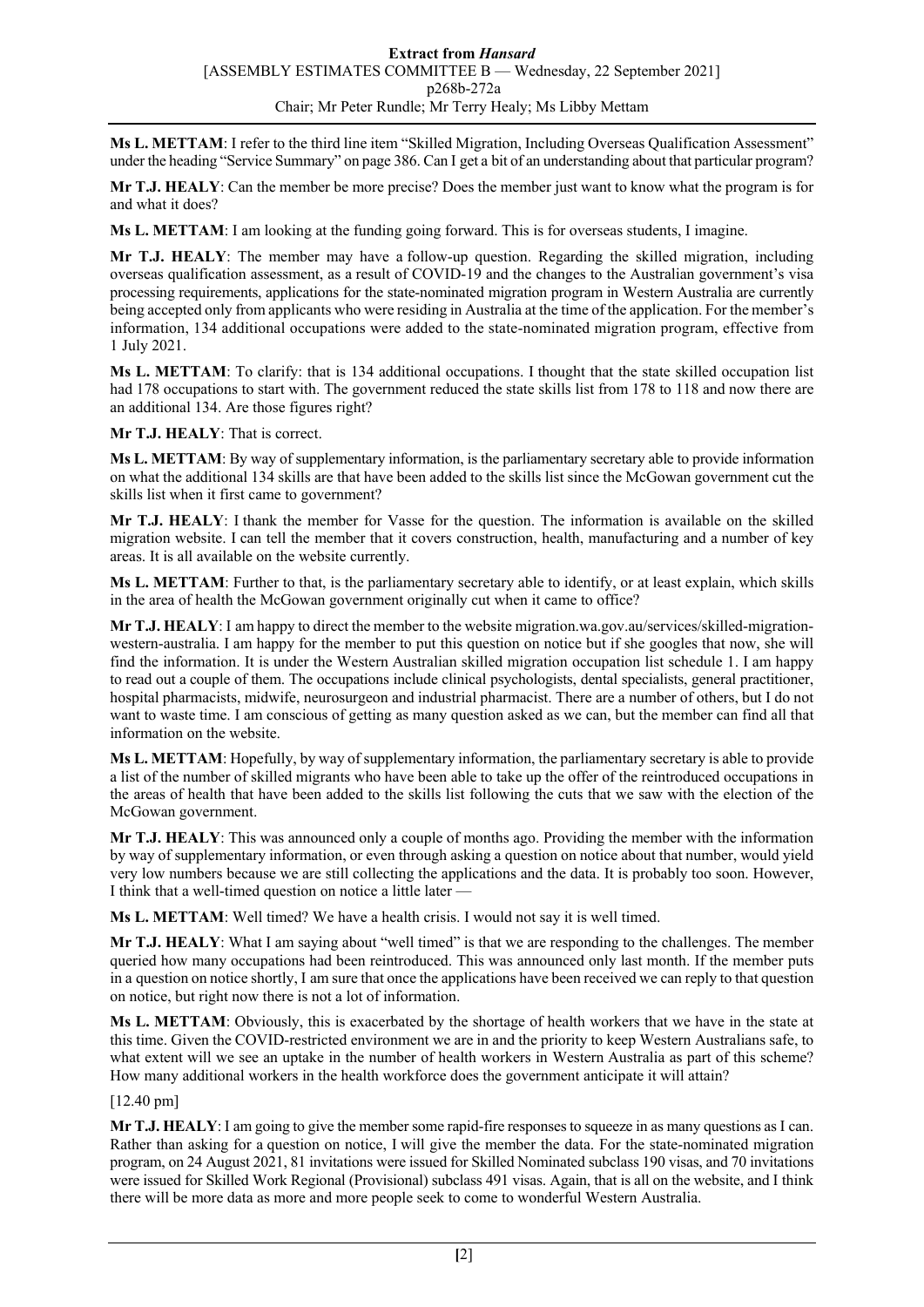**Ms L. METTAM**: Just to clarify, for those two visas, subclasses 190 and 491, is that for the overall list or is that specifically for health workers?

**Mr T.J. HEALY**: That is correct; that is for health.

**Ms L. METTAM**: In the area of health?

**Mr T.J. HEALY**: The breakdown is all on the website, if that helps. I am reading from something that we have literally printed off the internet. It is not secret.

**Mr P.J. RUNDLE**: I refer to page 385 and the sixth point about the capacity and capability of TAFE colleges. It refers to capital investment and it then refers to the \$25 million investment in modern equipment. I want to focus on the \$9.9 million commitment to enable TAFE lecturers to return to industry to update their knowledge of current industry standards and practices. Can the parliamentary secretary enlighten me about that project?

**Mr T.J. HEALY**: It is a brilliant program to enable lecturers to return to industry. The McGowan government has committed \$9.9 million to support TAFE lecturers to return to industry to undertake professional development. This will enable TAFE lecturers to upskill in line with current industry needs. Professional development is expected to contribute to improving the industry expertise and currency of Western Australian TAFE lecturers, particularly for certain industries, such as the resources industry and those experiencing rapid technological or other workplace changes.

**Mr P.J. RUNDLE**: I am sure that there is a shortage of industry-experienced lecturers; on the other hand, it is very difficult for some of those with industry experience to blend in to the TAFE industry, if you like, due to the substantial paperwork and requirements that are put on them when they become a lecturer. Is there a package or a program that the TAFE industry is looking at to improve that crossover, if you like, from working in industry to becoming a lecturer?

**Mr T.J. HEALY**: I think that the member is on the wrong line item. I will take his endorsement that it is a great program to get our TAFE lecturers back out into industry. The member is talking about the other end, and trying to attract people. This line item is about getting our existing lecturers to continue to grow their skills and career development while making sure that they are current with industry. I am conscious of the time. It is the wrong line item but I will give the member a freebie. Last year, we ran a recruitment drive for industry we support, whereby we went out to encourage people to come into the TAFE sector, and, in short, we provided assistance to get their certificate IV in training and assessment to allow them to teach.

**Mr P.J. RUNDLE**: I will go to a new line item on page 384 under election commitments—that is, "TAFE College Lecturers Industry Placement". I am getting a lot of feedback about good-quality people from industry who are being brought into the sector, or are wanting to take a different career path, if you like, and come into the TAFE sector and impart their knowledge, but they are finding the paperwork and the issues in dealing with computer work, I guess, quite prohibitive. Does the TAFE industry have a plan to somehow make it easier or reduce the requirements? They are quite prohibitive to people coming from the industry sector.

**Mr T.J. HEALY**: Again, the member is not on the right line item, but I am happy to give him the information. The community feedback that we found is that the member is right. It is the same when applying for any role. We are not afraid to have very high standards of training for all people who seek to teach and lecture across the sector. That is important. I will admit this: as with any role, it does not matter if someone goes to a mine site to work fly-in fly-out or to work in Narrogin TAFE, they will have to have an induction and a process to teach. After community consultation, we found that one of the biggest challenges for people moving from industry into TAFE roles was the certificate IV TAE. People in the community told us that that was their biggest challenge. It takes time and funds. We put a support program in place for that. After community consultation with industry and lecturers, we felt that that was one of the biggest challenges; therefore, we did our best to support those people. It is the wrong line item, but trying to attract new staff is in there. That was our feedback and that is why we addressed it in that way.

**Mr P.J. RUNDLE**: I could go to cost of services or whatever and find some line item to talk about it again, but I would like to make the final comment that it is something that is prohibitive for industry-based people who want to come into the sector. I am just passing on the feedback that I am getting. I am not going to waste any more time looking for line items; I just want to give the parliamentary secretary that feedback, because I think it is a great opportunity to bring in good-quality industry-based people who can pass on their knowledge, but it is a handbrake, if you like. No doubt, I will talk to the director general about that at some different time and place, perhaps.

**Mr T.J. HEALY**: If I may briefly respond, chair. I formally apologise on behalf of the Parliament for wasting the member for Roe's time with line items. I think it is very important. I do believe that the member is genuinely saying that there is frustration with paperwork—absolutely. But things like the working with children check and administrative paperwork are core, and I do not think that we should follow the Nationals WA policy of maybe abandoning those things, if that is what the member is suggesting. It is important that we use the appropriate processes to ensure that we can get the right people and the best people in. If the member knows of other people who are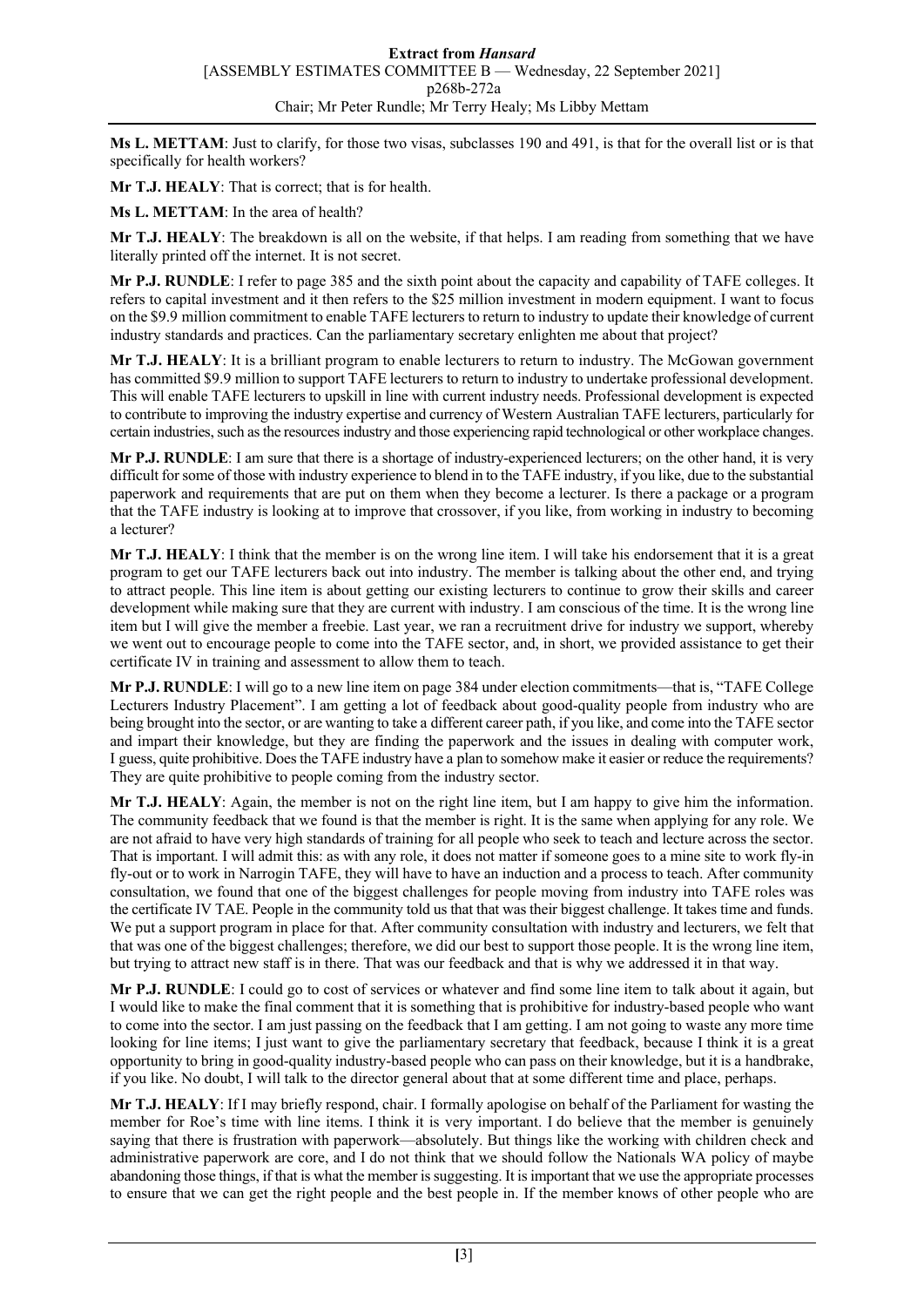searching for work, we will happily take them in the regions. If the member is getting genuine feedback that they are struggling with qualifications, paperwork or admin, please reach out to us. We want the best people.

**Mr P.J. RUNDLE**: Madam Chair, I just confirm that it is not National Party policy to do away with working with children checks or anything else, but I will move on to another question.

**Mr T.J. HEALY**: I thank the member for clarifying that.

**Mr P.J. RUNDLE**: I refer again to spending changes on page 384. Under "Other", we have Government Regional Officers' Housing. Can the parliamentary secretary explain that line item through the forward estimates to me?

## [12.50 pm]

**Mr T.J. HEALY**: I thank the member for Roe for the question. In relation to Government Regional Officers' Housing, budgets are updated based on Treasury GROH rent revenue forecasts in line with the tenant rent setting framework based on the latest rent collections data. As the member knows, it was very important that the McGowan government froze those rents. An amount of \$3.4 million has been budgeted for 2021–22 GROH homes across three regional TAFEs, with North Regional TAFE requiring the major share. I am not sure whether the member is aware of the complexities of delivering training in the regions, but it is more expensive and highly valued and highly essential. Housing availability and affordability is an important factor in assisting regional TAFE colleges to attract and retain lecturing staff. If it helps, this figure reflects what will be funded.

**Mr P.J. RUNDLE**: I refer to page 384 of the budget papers and the third paragraph under "Significant Issues Impacting the Agency". It says that secondary school students will have increased opportunities to undertake quality, industry-relevant training. How will this translate in regional areas, where there are some real shortages in industries such as aged care?

**Mr T.J. HEALY**: This is a brilliant program. The member did not get a chance to ask this question in the education division, so I am really excited that he has asked it now. The year 9 taster program is going to change the way we do career conversations in schools and communities in regional and metropolitan Western Australia. It is fantastic. The \$19.2 million is to provide career taster programs to year 9 students to inform secondary students about potential careers through vocational education and training sector pathways. Again, it is about having those career conversations earlier. Around 17 000 year 9 students—that is about half the cohort—will be able to participate in the program commencing in 2022. The program will be jointly delivered around the state in metropolitan and regional areas across the TAFE and school sectors and will definitely include practical industry experiences and activities for year 9 students based on their location.

**Mr P.J. RUNDLE**: Has the department identified the types of industries that really are short of workers, such as aged care, which is seeing a real shortage in both metropolitan and regional areas? Is the department focused on those areas in which there is a real shortage?

**Mr T.J. HEALY**: Yes, we have definitely identified aged care as a priority.

**Mr P.J. RUNDLE**: What other industries has the department identified it is going to focus on in the next few years?

**Mr T.J. HEALY**: I thank the member for Roe for the question. There are a number of industries. There is almost no sector that is not struggling to find good-quality skilled people. However, in the context of the line item for the year 9 taster program, we are not going to just tell communities. The previous government might have just said, "We'll just dictate from the city what needs to be done", but we will be establishing a number of regional advisory groups. Regional communities will have a say in what they want to run in their areas for their regional year 9 taster program. I understand that what is needed might be a bit of a stretch for someone like the member, but what is needed in Esperance is different from what is needed in Geraldton, Broome and the Kimberley. Different regional communities have different needs. The regional advisory groups will determine which sectors are needed for those areas. Important things will come out. We will liaise with industry, the Department of Education, TAFEs and the community to determine the local needs. I am happy to give the member an answer to what I predict will be his next question: how many regional year 9 students do we think will participate in this program next year? We estimate that 3 432 regional year 9 students should have access to this program next calendar year. I am sure the member will agree that that is just amazing.

## **Mr P.J. RUNDLE**: That is very good.

I refer to the table on page 389. Under "Efficiency Indicators", there is a line item for the average cost per active training contract. I note that over the last three or four years, it seems to have increased quite dramatically. Can the parliamentary secretary explain why that increase has occurred and what the cost is?

**Mr T.J. HEALY**: The 2021–22 budget target of \$645 is higher than the 2020–21 estimated actual of \$457 due to costs increasing by \$5.5 million, which includes \$2.9 million reflecting the defence industry workforce employer incentive, \$2.4 million reflecting the election commitment for the employee incentive for adult apprentices,